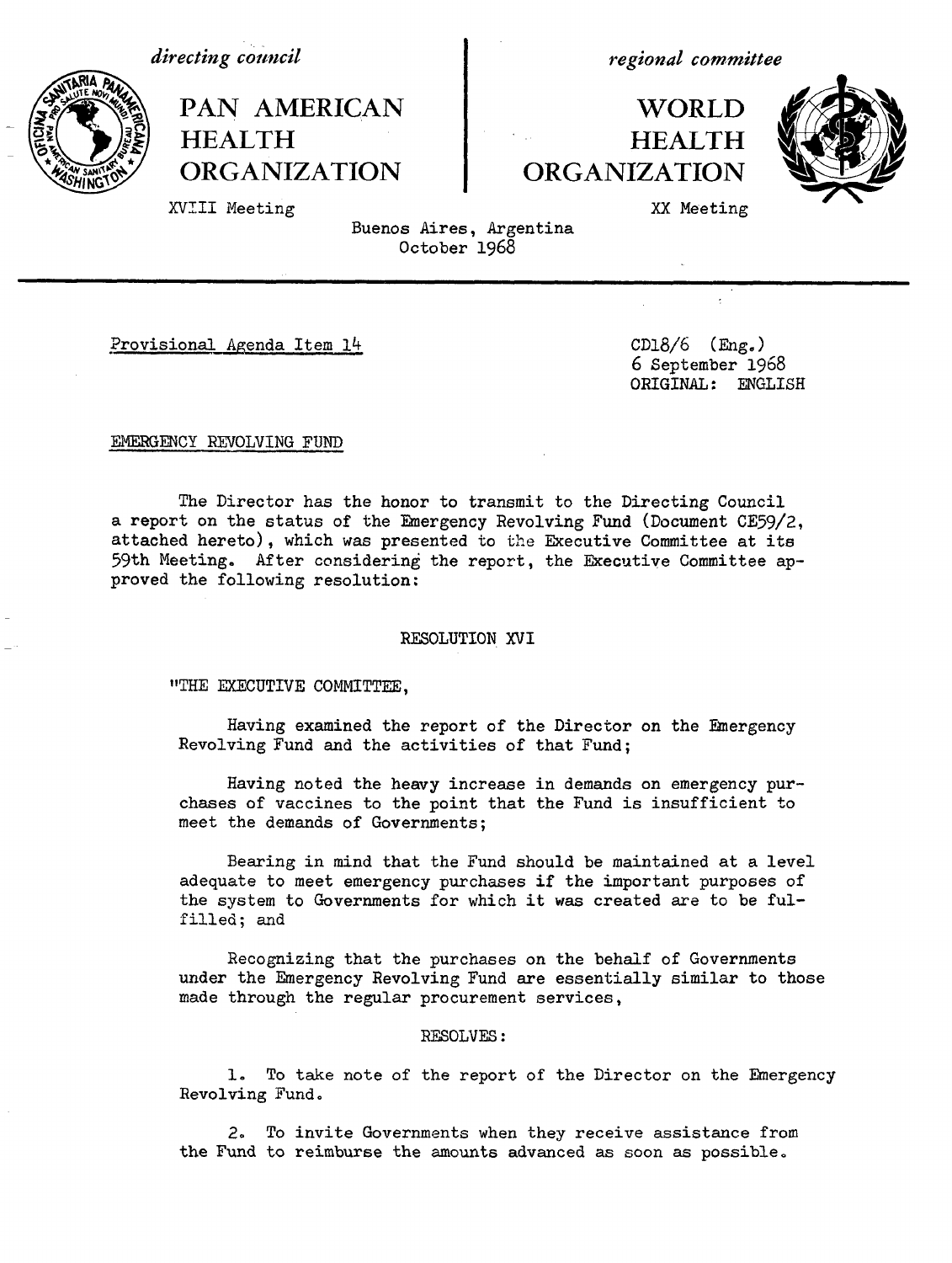CD18/6 (Eng.) Page 2

3. To instruct the Director to apply the 3% service charge established by the V Directing Council under the procurement policy of the Pan American Sanitary Bureau to purchases on behalf of Governments under the Emergency Procurement Revolving Fund in the same manner as such charge is applied to the purchases under the regular procurement services.

an Kalu

4. To recommend to the XVIII Directing Council to increase the ceiling of the Fund to \$125,000 and to authorize an amount of \$25,000 to be transferred to it from the Working Capital Fund for this purpose."

Should the above recommendation of the Executive Committee be favorably considered, the Directing Council may wish to approve a resolution along the following lines:

#### Proposed Resolution

#### THE XVIII DIRECTING COUNCIL.

Having examined the Report of the Director in Document CE59/2 and Resolution XVI approved by the Executive Committee at its 59th Meeting,

#### RESOLVES:

1. To take note of the Report of the Director and Resolution XVI approved by the Executive Committee at its 59th Meeting.

2. To invite Governments when they receive assistance from the Emergency Revolving Fund to reimburse the amounts advanced as soon as possible.

3. To increase the ceiling of the Emergency Revolving Fund to \$125,000 and to authorize the Director to transfer to the Fund for this purpose an amount of \$25,000 from the Working Capital Fund .

Annex: Document CE59/2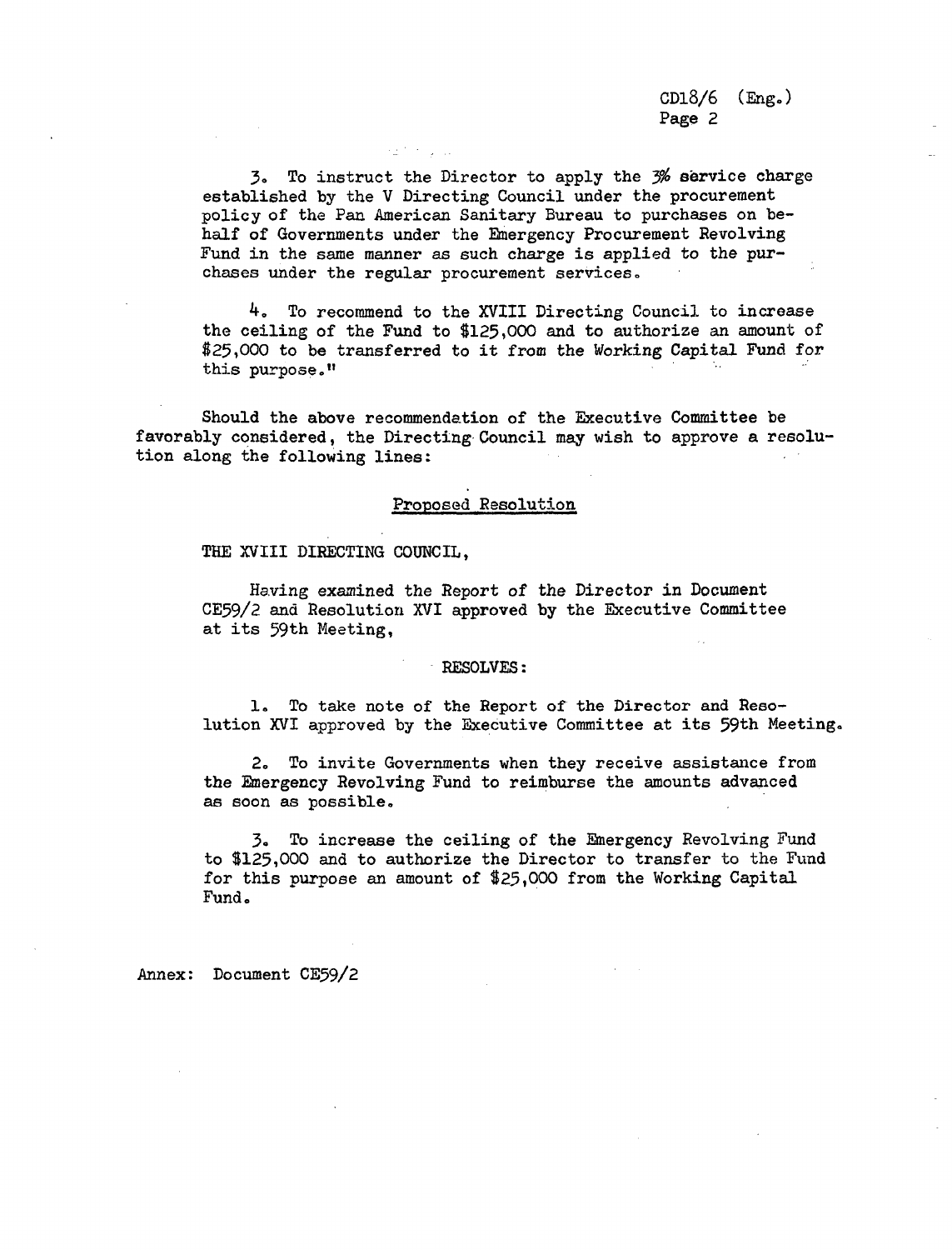*executive committee of*<br> *the directing council*<br> *the regional committee* 

PAN AMERICAN | WORLD **HEALTH HEALTH** / **ORGANIZATION ORGANIZATION**

*the regional committee* 



59th Meeting Washington, D. C. July-August 1968

Provisional Agenda Item 5 CE59/2 (Eng.)

5 June 1968 ORIGINAL: ENGLISH

EMERGENCY REVOLVING FUND

The utilization by Member Governments of the Emergency Revolving Fund continues to expand. By 1963 it had become apparent that the level of the Emergency Revolving Fund established at \$50,000 was inadequate to meet the requests from countries. Accordingly the XIV Directing Council approved an increase in the ceiling to \$75,000 to become effective in 1965. By early 1966 the demand on the fund for purchase of vaccines for polio, rabies, etc. had grown to the point that a larger fund was required. Accordingly the XVII Pan American Sanitary Conference authorized an increase in the ceiling of the fund to \$100,000, such increase to be achieved by transferring \$25,000 from the Working Capital Fund for this purpose.

Attached is a schedule showing the status of the funds as of May 1968. When the accounts receivable and the commitments for purchases and payments of invoices in process are taken into account, it will be clear that the present level of the fund is no longer adequate to meet the requirements of Governments, Some relief could be obtained if reimbursements by Governments could be made more promptly. Such reimbursements, however, necessarily are delayed by the natural lengthy cycle of procurement starting with the date of request, continuing with the order to the vendor, shipment, payment to the vendor, sending an invoice to the Government, and ending with receipt of reimbursement from the Government. Under optimum circumstances the procurement cycle requires funds to be committed for an extended period. The time required by Governments to process the invoices for reimbursement further lengthens the cycle before the funds become available to PAHO for re-use. Consequently, a larger fund is needed to finance the cycle and to meet the heavier demands. It is recommended, therefore, that the level of the fund be increased to \$125,000.

In order to provide this needed increase without delay, and bearing in mind the fact that at the end of 1967 a surplus of \$347,393 was transferred to the Working Capital Fund in addition to the budgeted amount of \$300,000 for that purpose, it is recommended that the sum of \$25,000 be transferred from the Working Capital Fund to the Emergency Revolving Fund.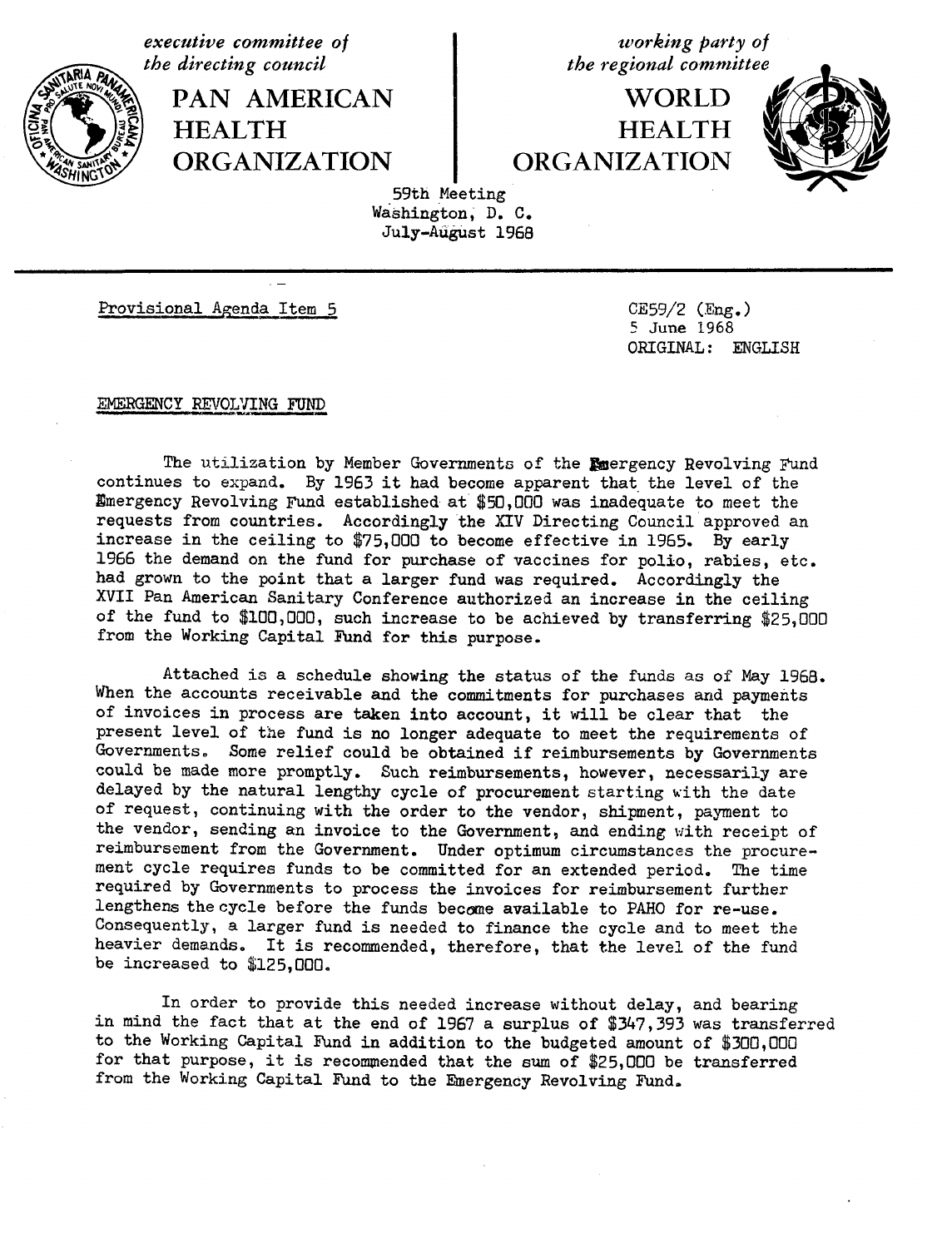CE59/2 (Eng.) Page 2

This opportunity is taken to bring to the attention of the Executive Committee another matter concerning the relationship between purchases made by the Organization under the Emergency Procurement Revolving Fund and the general procurement policy on behalf of the Governments. In 1951 the V Directing Council approved Resolution XXIX establishing the Procurement Policy of the Pan American Sanitary Bureau. That policy included a provision for the application of a 3% service charge applied to the net cost of items purchased. Although the service charge has not been applied to purchases on behalf of Governments under the Emergency Procurement Revolving Fund, it is appropriate to consider whether such a distinction should be made. In many cases the same type of supplies are purchased on behalf of Governments under the Emergency Procurement Revolving Fund as under the regular procurement system, the difference being largely due to the speed of delivery required to meet emergency situations in the country. The question arises therefore whether the differences in the two types of procurement are sufficient to justify the application of the  $3\%$  service charge in the one case and not in the other. The Executive Committee is invited to consider this matter and instruct the Director as to the procedure to be followed.

Annex